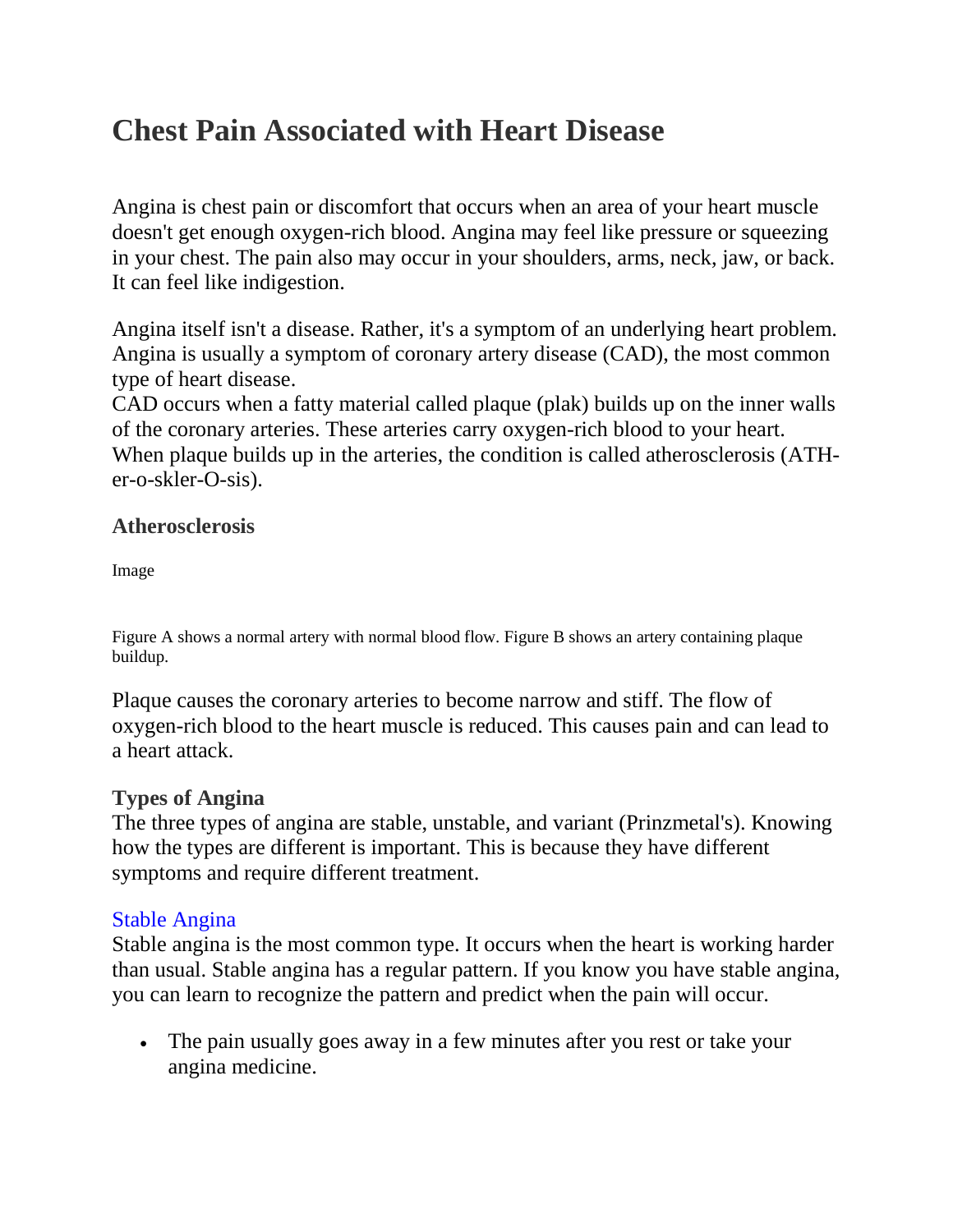• Stable angina isn't a heart attack, but it makes a heart attack more likely in the future.

# Unstable Angina

- Unstable angina doesn't follow a pattern. It can occur with or without physical exertion and isn't relieved by rest or medicine.
- Unstable angina is very dangerous and needs emergency treatment. It's a sign that a heart attack may happen soon.

# Variant (Prinzmetal's) Angina

Variant angina is rare. It usually occurs while you're at rest. The pain can be severe. It usually happens between midnight and early morning. This type of angina is relieved by medicine.

# **Overview**

It's thought that nearly 7 million people in the United States suffer from angina. About 400,000 patients go to their doctors with new cases of angina every year. Angina occurs equally in men and women. It can be a sign of heart disease, even when initial tests don't show evidence of CAD.

Not all chest pain or discomfort is angina. A heart attack, lung problems (such as an infection or a blood clot), heartburn, or a panic attack also can cause chest pain or discomfort. All chest pain should be checked by a doctor.

# **Underlying Causes**

Angina is a symptom of an underlying heart condition. Angina pain is the result of reduced blood flow to an area of heart muscle. Coronary artery disease (CAD) usually causes the reduced blood flow.

This means that the underlying causes of angina are generally the same as the underlying causes of CAD.

Research suggests that damage to the inner layers of the coronary arteries causes CAD. Smoking, high levels of fat and cholesterol in the blood, high blood pressure, and a high level of sugar in the blood (due to insulin resistance or diabetes) can damage the coronary arteries.

When damage occurs, your body starts a healing process. Excess fatty tissues release compounds that promote this process. This healing causes plaque to build up where the arteries are damaged. Plaque narrows or blocks the arteries, reducing blood flow to the heart muscle.

Some plaque is hard and stable and leads to narrowed and hardened arteries. Other plaque is soft and is more likely to break open and cause blood clots.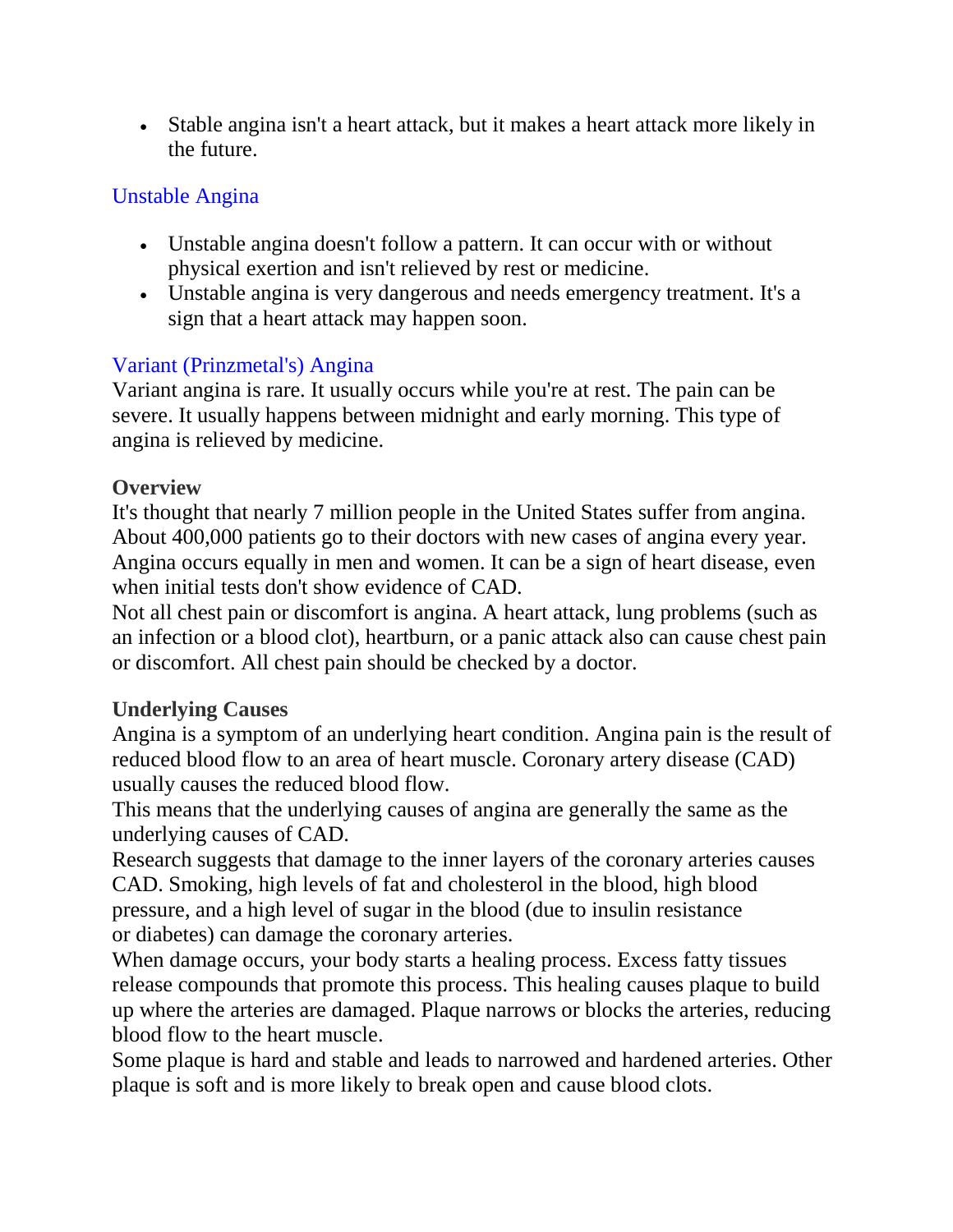The buildup of plaque on the arteries' inner walls can cause angina in two ways. It can:

- Narrow the arteries and greatly reduce blood flow to the heart
- Form blood clots that partially or totally block the arteries

#### **Immediate Causes**

There are different triggers for angina pain, depending on the type of angina you have.

#### Stable Angina

Physical exertion is the most common trigger of stable angina. Severely narrowed arteries may allow enough blood to reach the heart when the demand for oxygen is low (such as when you're sitting). But with exertion, like walking up a hill or climbing stairs, the heart works harder and needs more oxygen. Other triggers of stable angina include:

- Emotional stress
- Exposure to very hot or cold temperatures
- Heavy meals
- Smoking

#### Unstable Angina

Blood clots that partially or totally block an artery cause unstable angina. If plaque in an artery ruptures or breaks open, blood clots may form. This creates a larger blockage. A clot may grow large enough to completely block the artery and cause a heart attack. For more information, see the animation in "What Causes a Heart Attack?"

Blood clots may form, partly dissolve, and later form again. Angina can occur each time a clot blocks an artery.

#### Variant Angina

A spasm in a coronary artery causes variant angina. The spasm causes the walls of the artery to tighten and narrow. Blood flow to the heart slows or stops. Variant angina may occur in people with or without CAD.

Other causes of spasms in the coronary arteries are:

- Exposure to cold
- Emotional stress
- Medicines that tighten or narrow blood vessels
- Smoking
- Cocaine use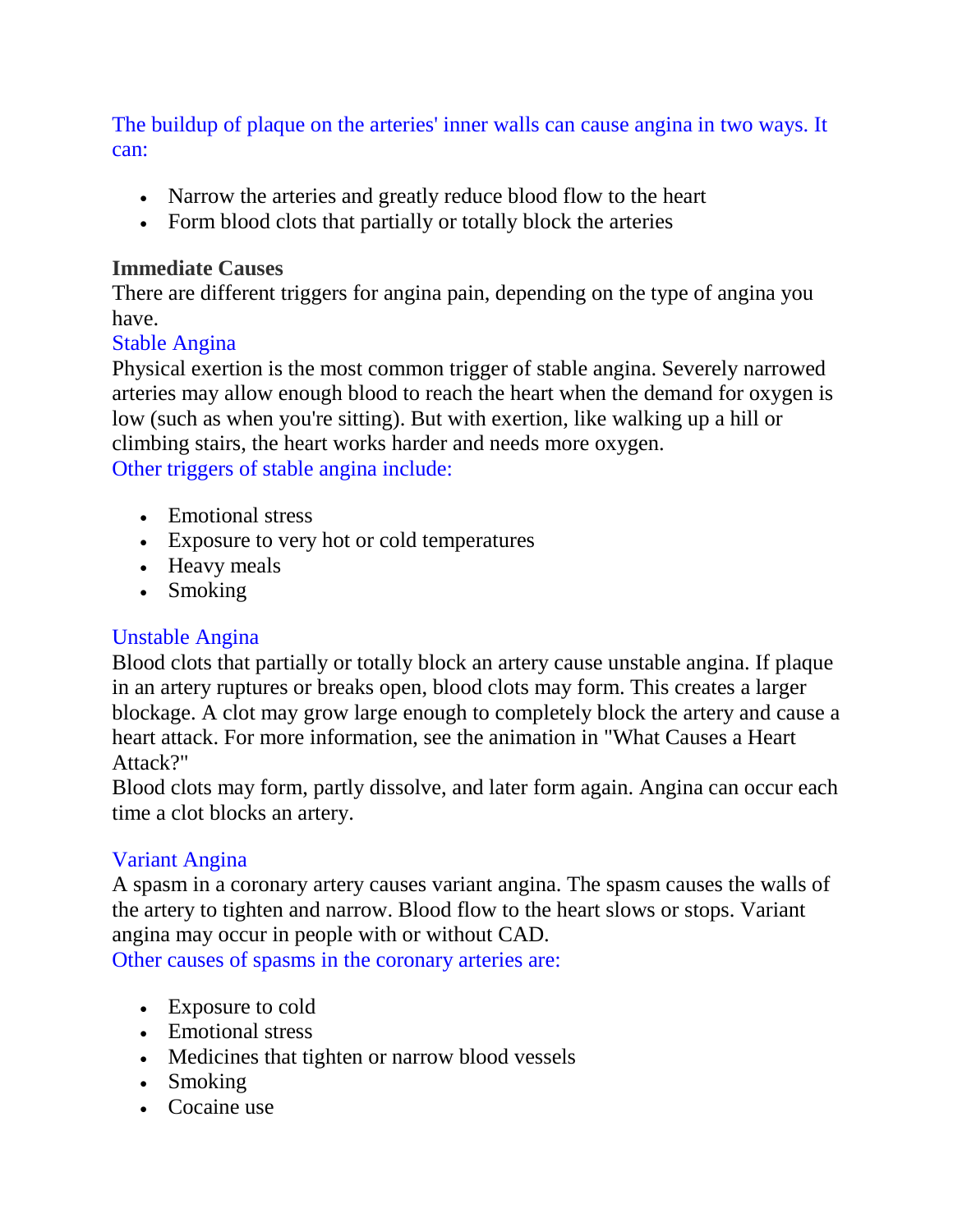#### **Who Is At Risk for Angina?**

Angina is a symptom of an underlying heart condition, usually coronary artery disease(CAD). So if you're at risk for CAD, you're also at risk for angina. Risk factors for CAD include:

- Unhealthy cholesterol levels.
- High blood pressure.
- Cigarette smoking.
- Insulin resistance or diabetes.
- Overweight or obesity.
- Metabolic syndrome.
- Lack of physical activity.
- Age. (The risk increases for men after 45 years of age and for women after 55 years of age.)
- Family history of early heart disease.

#### **Populations Affected**

People sometimes think that because men have more heart attacks than women, men also suffer from angina more often. In fact, angina occurs equally among women and men. It can be a sign of heart disease, even when initial tests don't show evidence of CAD.

Unstable angina occurs more often in older adults.

Variant angina is rare. It accounts for only about 2 out of 100 cases of angina. People who have variant angina are often younger.

#### What Are the Signs and Symptoms of Angina?

Pain and discomfort are the main symptoms of angina. Angina is often described as pressure, squeezing, burning, or tightness in the chest. It usually starts in the chest behind the breastbone.

Pain from angina also can occur in the arms, shoulders, neck, jaw, throat, or back. It may feel like indigestion.

Some people say that angina discomfort is hard to describe or that they can't tell exactly where the pain is coming from.

Symptoms such as nausea (feeling sick to your stomach), fatigue (tiredness), shortness of breath, sweating, light-headedness, or weakness also may occur. Women are more likely to feel discomfort in their back, shoulders, and abdomen.

#### **Symptoms vary based on the type of angina.**

Stable Angina

The pain or discomfort: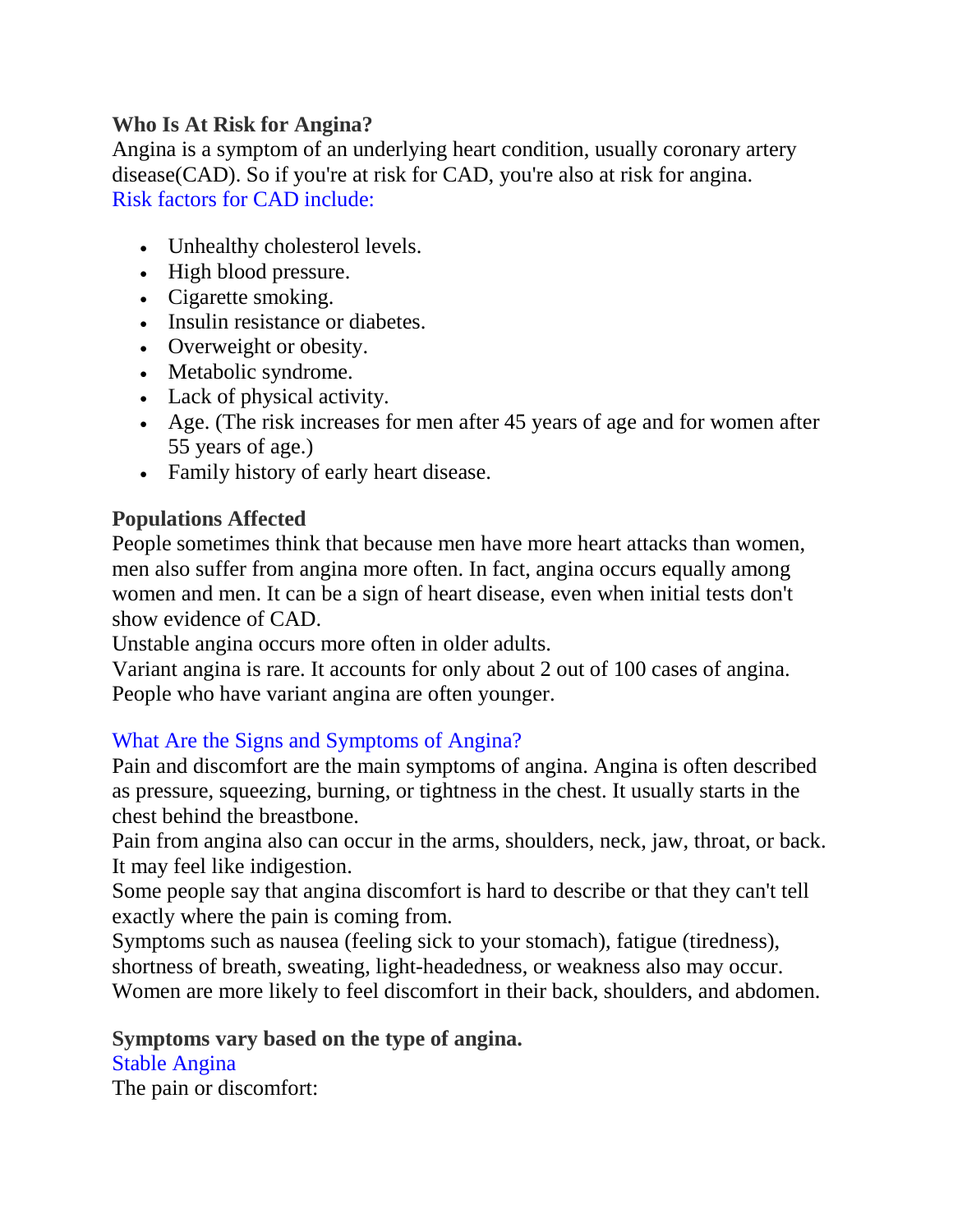- Occurs when the heart must work harder, usually during physical exertion
- Doesn't come as a surprise, and episodes of pain tend to be alike
- Usually lasts a short time (5 minutes or less)
- Is relieved by rest or medicine
- May feel like gas or indigestion
- May feel like chest pain that spreads to the arms, back, or other areas

#### Unstable Angina

The pain or discomfort:

- Often occurs at rest, while sleeping at night, or with little physical exertion
- Comes as a surprise
- Is more severe and lasts longer (as long as 30 minutes) than episodes of stable angina
- Is usually not relieved with rest or medicine
- May get continually worse
- May mean that a heart attack will happen soon

#### Variant Angina

The pain or discomfort:

- Usually occurs at rest and during the night or early morning hours
- Tends to be severe
- Is relieved by medicine

**Chest pain that lasts longer than a few minutes and isn't relieved by rest or angina medicine may mean you're having (or are about to have) a heart attack. Call 9–1–1 right away.**

#### **How Is Angina Diagnosed?**

The most important issues to address when you go to the doctor with chest pain are:

- What's causing the chest pain
- Whether you're having or are about to have a heart attack

Angina is a symptom of an underlying heart problem, usually coronary artery disease(CAD). The type of angina pain you have can be a sign of how severe the CAD is and whether it's likely to cause a heart attack.

If you have chest pain, your doctor will want to find out whether it's angina. He or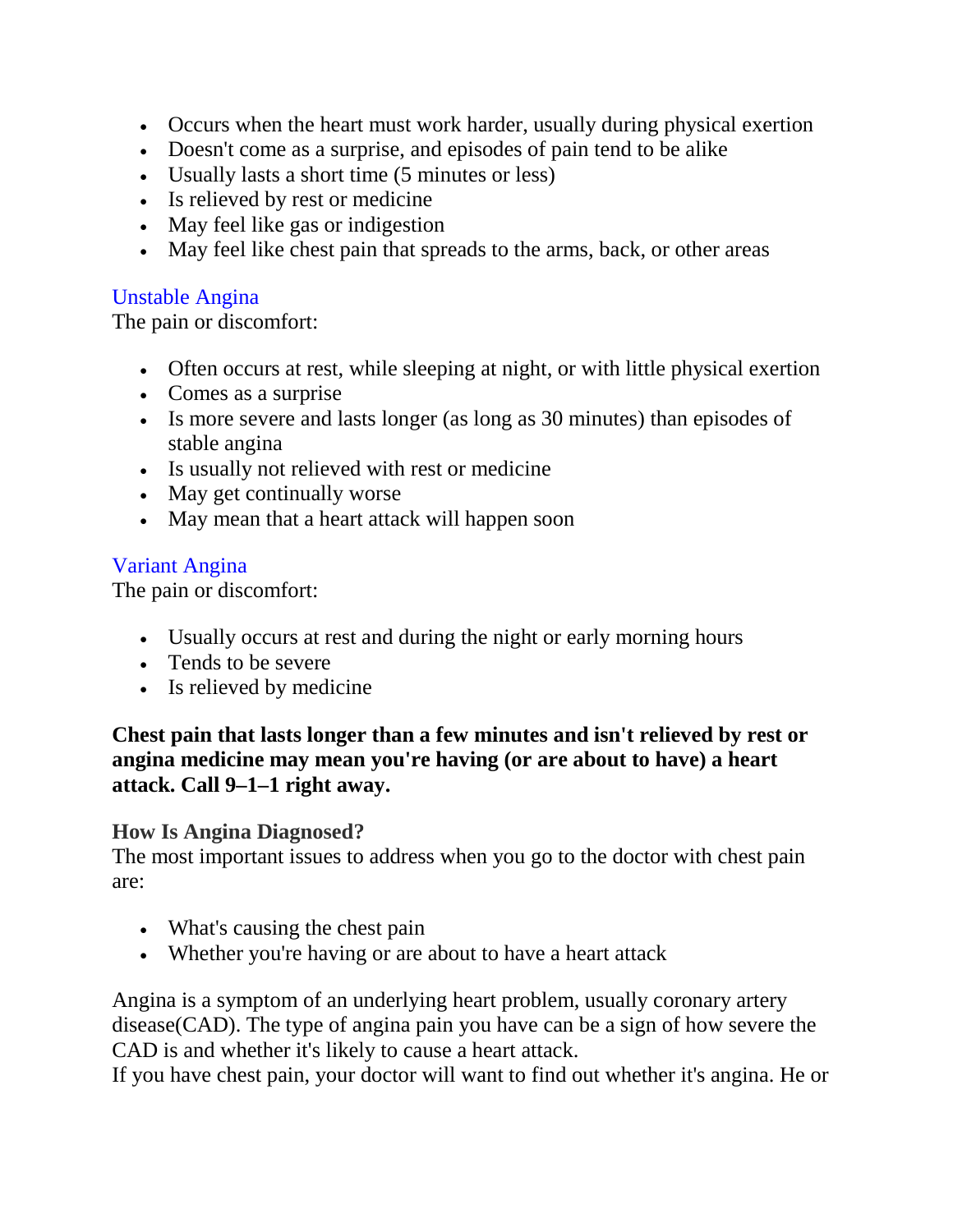she also will want to know whether the angina is stable or unstable. If it's unstable, you may need emergency medical attention to try to prevent a heart attack.

To diagnose chest pain as stable or unstable angina, your doctor will do a physical exam, ask about your symptoms, and ask about your risk factors and your family history of CAD or other heart disease.

He or she may also ask questions about your symptoms, such as:

- What brings on the pain or discomfort and what relieves it?
- What does the pain or discomfort feel like (for example, heaviness or tightness)?
- How often does the pain occur?
- Where do you feel the pain or discomfort?
- How severe is the pain or discomfort?
- How long does the pain or discomfort last?

#### **Diagnostic Tests and Procedures**

If your doctor suspects that you have unstable angina or that your angina is related to a serious heart condition, he or she may order one or more tests.

• EKG (Electrocardiogram)

An EKG is a simple test that detects and records the electrical activity of your heart. An EKG shows how fast your heart is beating and whether it has a regular rhythm. It also shows the strength and timing of electrical signals as they pass through each part of your heart.

Certain electrical patterns that the EKG detects can suggest whether CAD is likely. An EKG also can show signs of a previous or current heart attack. However, some people with angina have a normal EKG.

• Stress Testing

During stress testing, you exercise to make your heart work hard and beat fast while heart tests are performed. If you can't exercise, you're given medicine to speed up your heart rate.

During exercise stress testing, your blood pressure and EKG readings are checked while you walk or run on a treadmill or pedal a bicycle. Other heart tests, such asnuclear heart scanning or echocardiography, also can be done at the same time.

If you're unable to exercise, a medicine can be injected into your bloodstream to make your heart work hard and beat fast. Nuclear heart scanning or echocardiography is then usually done.

When your heart is beating fast and working hard, it needs more blood and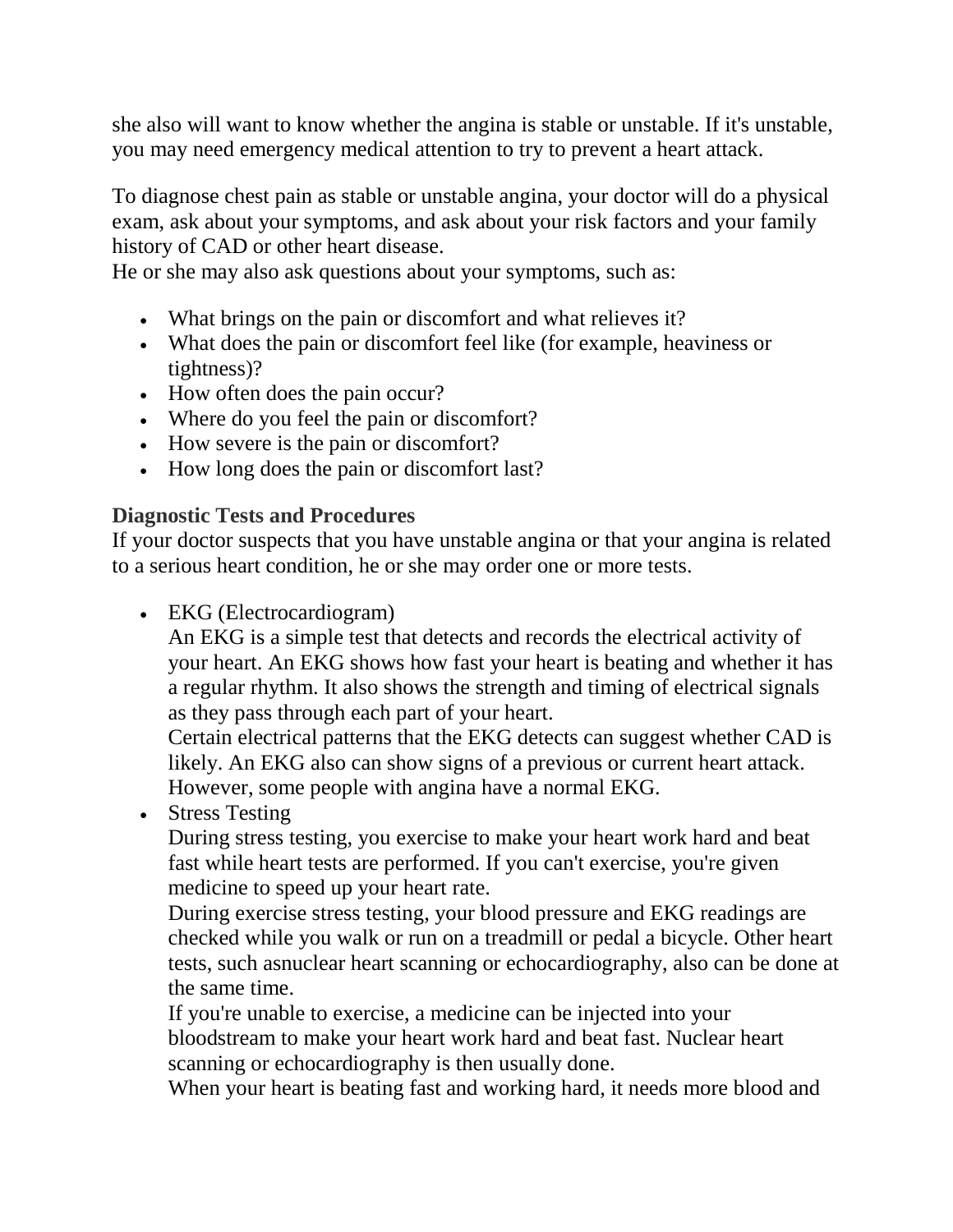oxygen. Arteries narrowed by plaque can't supply enough oxygen-rich blood to meet your heart's needs.

A stress test can show possible signs of CAD, such as:

- <sup>o</sup> Abnormal changes in your heart rate or blood pressure
- <sup>o</sup> Symptoms such as shortness of breath or chest pain
- <sup>o</sup> Abnormal changes in your heart rhythm or your heart's electrical activity
- Chest X Ray

A chest x ray takes a picture of the organs and structures inside the chest, including your heart, lungs, and blood vessels. A chest x ray can reveal signs of heart failure, as well as lung disorders and other causes of symptoms that aren't due to CAD.

• Coronary Angiography and Cardiac Catheterization Your doctor may ask you to have coronary angiography (an-jee-OG-ra-fee) if other tests or factors show that you're likely to have CAD. This test uses dye and special x rays to show the insides of your coronary arteries. To get the dye into your coronary arteries, your doctor will use a procedure calledcardiac catheterization (KATH-e-ter-i-ZA-shun). A long, thin, flexible tube called a catheter is put into a blood vessel in your arm, groin (upper thigh), or neck. The tube is then threaded into your coronary arteries, and the dye is released into your bloodstream. Special x rays are taken while the dye is flowing through the coronary arteries.

Cardiac catheterization is usually done in a hospital. You're awake during the procedure. It usually causes little to no pain, although you may feel some soreness in the blood vessel where your doctor put the catheter.

• Blood Tests

Blood tests check the levels of certain fats, cholesterol, sugar, and proteins in your blood. Abnormal levels may show that you have risk factors for CAD. Your doctor may order a blood test to check the level of C-reactive protein (CRP) in your blood. Some studies suggest that high levels of CRP in the blood may increase the risk for CAD and heart attack.

Your doctor also may order a blood test to check for low hemoglobin (HEEmuh-glow-bin) in your blood. Hemoglobin is an iron-rich protein in the red blood cells that carries oxygen from the lungs to all parts of your body. If you have low hemoglobin, you may have a condition called anemia (uh-NEE-me-eh).

# **How Is Angina Treated?**

Treatments for angina include lifestyle changes, medicines, medical procedures, and cardiac rehabilitation (rehab). The main goals of treatment are to: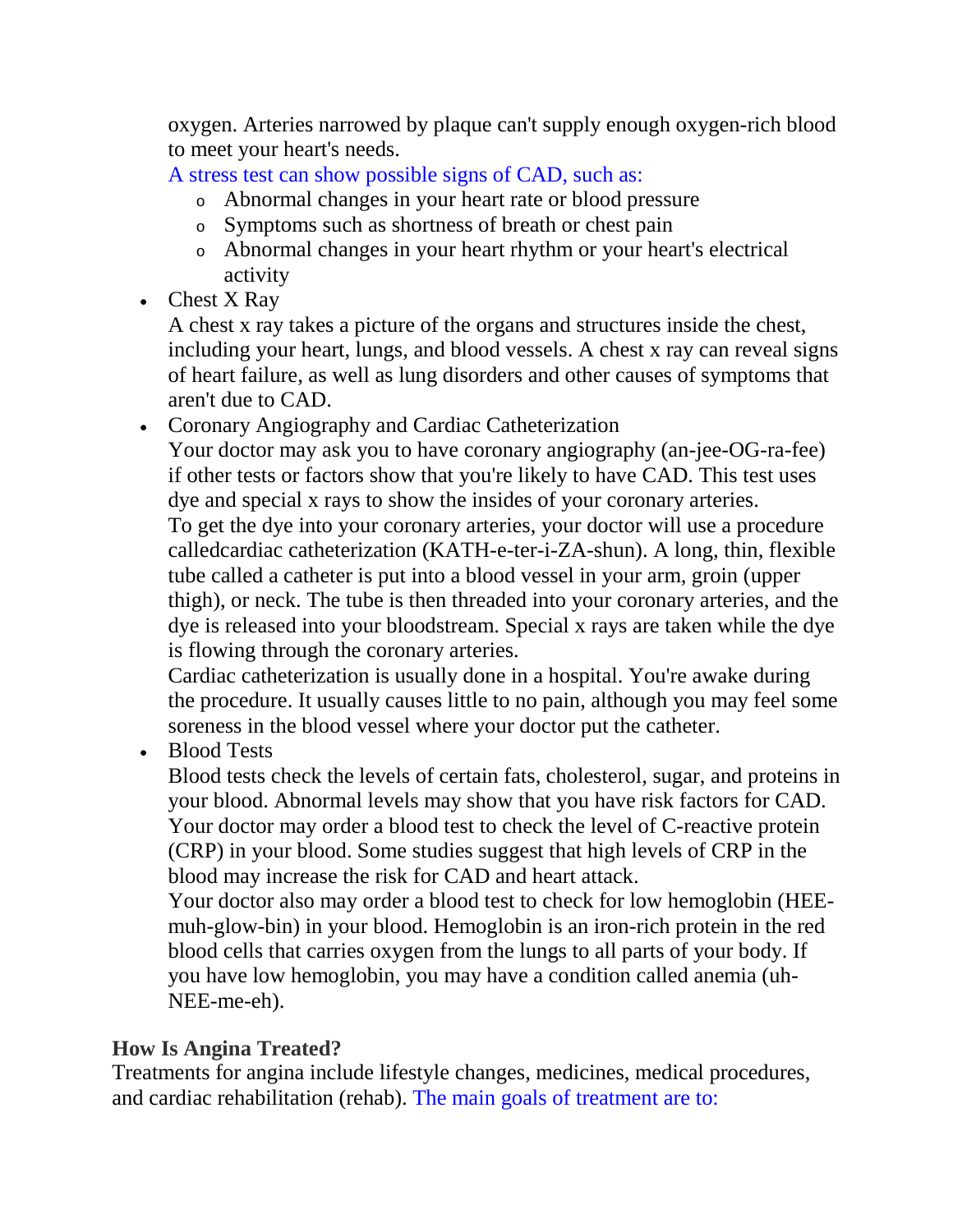- Reduce pain and discomfort and how often it occurs
- Prevent or lower the risk of heart attack and death by treating the underlying heart condition
- Lifestyle changes and medicines may be the only treatments needed if your symptoms are mild and aren't getting worse. When lifestyle changes and medicines don't control angina, you may need medical procedures or cardiac rehab. Unstable angina is an emergency condition that requires treatment in the hospital.

## **Lifestyle Changes**

Making lifestyle changes can help prevent episodes of angina. You can:

- Slow down or take rest breaks if angina comes on with exertion.
- Avoid large meals and rich foods that leave you feeling stuffed if angina comes on after a heavy meal.
- Try to avoid situations that make you upset or stressed if angina comes on with stress. Learn ways to handle stress that can't be avoided.
- You also can make lifestyle changes that help lower your risk of heart disease. An important lifestyle change is adopting a healthy diet. This will help prevent or reducehigh blood pressure, high blood cholesterol, and obesity.
- Follow a heart healthy eating plan that focuses on fruits, vegetables, whole grains, low-fat or no-fat diary products, and lean meat and fish. The plan also should be low in salt, fat, saturated fat, trans fat, and cholesterol.
- Quitting smoking, if you smoke. Avoid secondhand smoke.
- Being physically active. Check with your doctor to find out how much and what kinds of activity are safe for you.
- Losing weight, if you're overweight or obese.
- Taking all medicines as your doctor prescribes, especially if you have diabetes.

# **Medicines**

Nitrates are the most commonly used medicines to treat angina. They relax and widen blood vessels. This allows more blood to flow to the heart while reducing its workload.

Nitroglycerin is the most commonly used nitrate for angina. Nitroglycerin that dissolves under your tongue or between your cheeks and gum is used to relieve an angina episode. Nitroglycerin in the form of pills and skin patches is used to prevent attacks of angina. These forms of nitroglycerin act too slowly to relieve pain during an angina attack.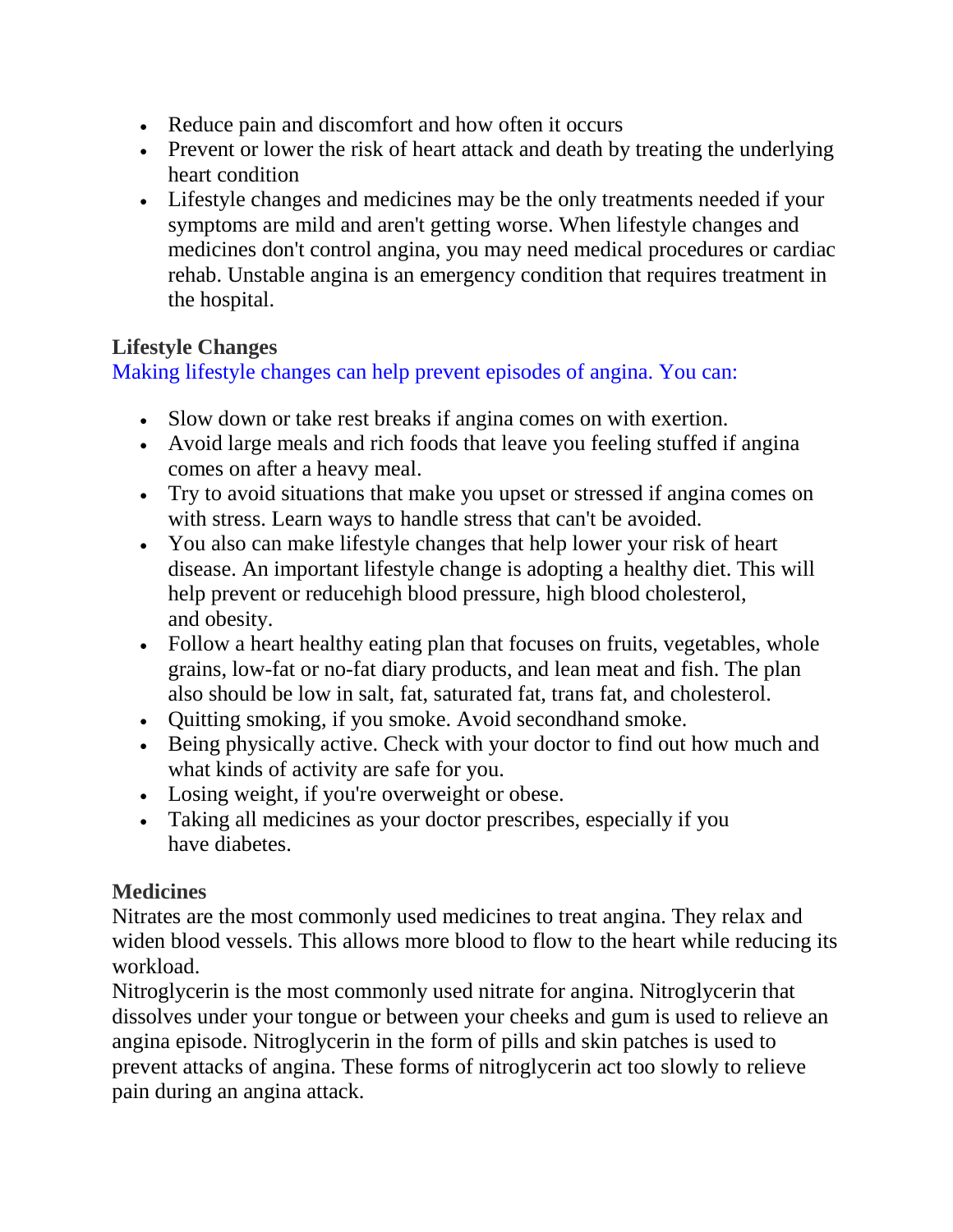You also may need other medicines to treat angina. These medicines may include beta blockers, calcium channel blockers, ACE inhibitors, oral antiplatelet (an-ty-PLAYT-lit) medicines, and anticoagulants (AN-te-ko-AG-u-lants). These medicines can help:

- Lower blood pressure and cholesterol levels
- Slow the heart rate
- Relax blood vessels
- Reduce strain on the heart
- Prevent blood clots from forming

# **Medical Procedures**

When medicines and other treatments don't control angina, you may need a medical procedure to treat the underlying heart disease. Angioplasty (AN-jee-ohplas-tee) andcoronary artery bypass grafting (CABG) are both commonly used to treat angina.

Angioplasty opens blocked or narrowed coronary arteries. During angioplasty, a thin tube with a balloon or other device on the end is threaded through a blood vessel to the narrowed or blocked coronary artery. Once in place, the balloon is inflated to push the plaque outward against the wall of the artery. This widens the artery and restores blood flow.

Angioplasty can improve blood flow to your heart, relieve chest pain, and possibly prevent a heart attack. Sometimes a small mesh tube called a stent is placed in the artery to keep it open after the procedure.

During CABG, healthy arteries or veins taken from other areas in your body are used to bypass (that is, go around) your narrowed coronary arteries. Bypass surgery can improve blood flow to your heart, relieve chest pain, and possibly prevent a heart attack.

Your doctor will help decide which treatment is right for you.

# **Cardiac Rehabilitation**

Your doctor may prescribe cardiac rehab for angina or after angioplasty, CABG, or a heart attack.

The cardiac rehab team may include doctors, nurses, exercise specialists, physical and occupational therapists, dietitians, and psychologists or other behavioral therapists.

# Rehab has two parts:

Exercise training. This part helps you learn how to exercise safely, strengthen your muscles, and improve your stamina. Your exercise plan will be based on your individual abilities, needs, and interests.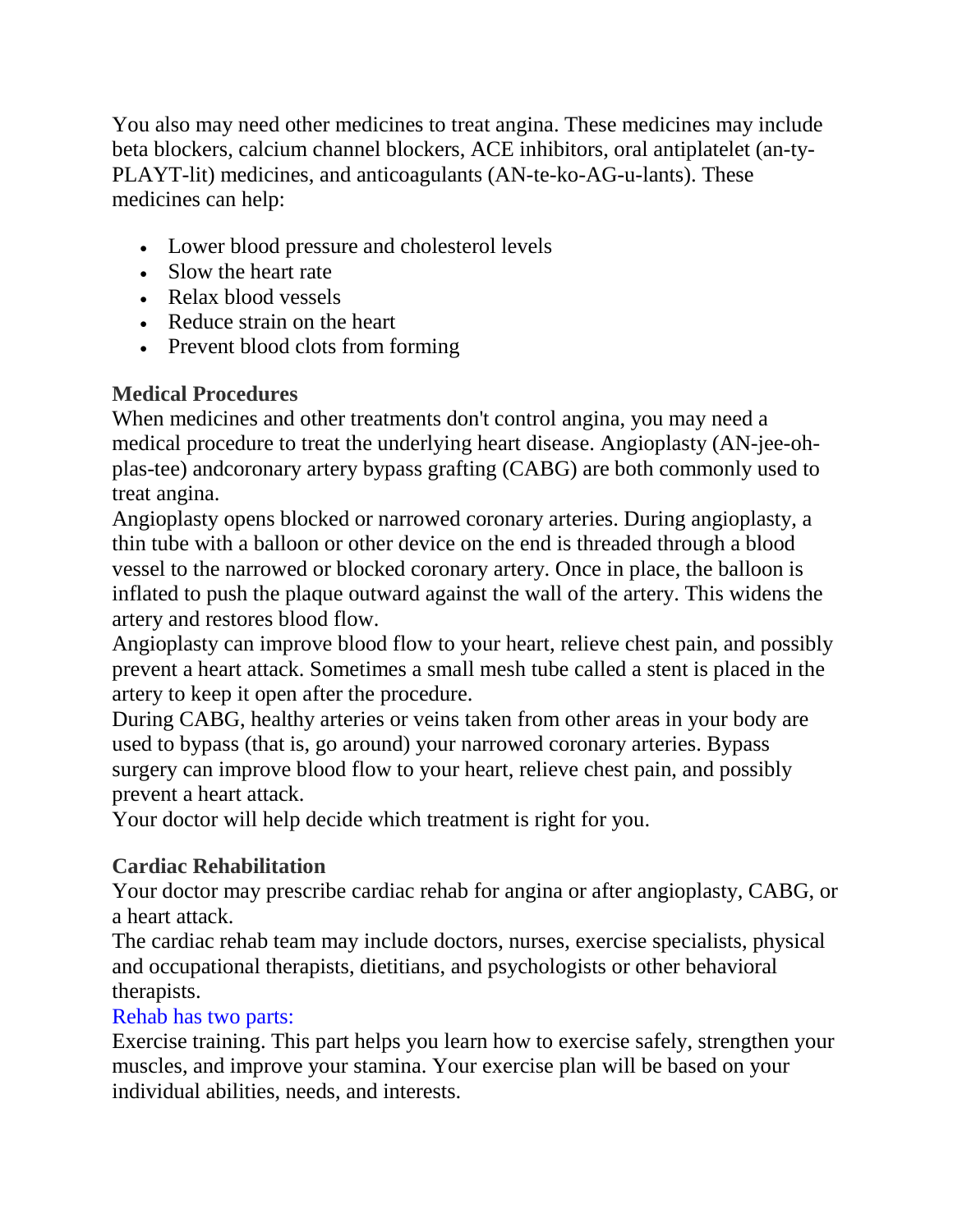Education, counseling, and training. This part of rehab helps you understand your heart condition and find ways to reduce your risk of future heart problems. The cardiac rehab team will help you learn how to cope with the stress of adjusting to a new lifestyle and to deal with your fears about the future.

# **How Can Angina Be Prevented?**

You can prevent or lower your risk for angina and coronary artery disease (CAD) by making lifestyle changes and treating related conditions.

- Making Lifestyle Changes
- Healthy lifestyle choices can help prevent or delay angina and CAD. To make lifestyle changes, you can:
- Follow a healthy eating plan. (See "How Is Angina Treated" for more information.)
- Quit smoking, if you smoke. Avoid secondhand smoke.
- Be physically active. Check with your doctor to find out how much and what kinds of activity are safe for you.
- Learn ways to handle stress and relax.

# Treating Related Conditions

You also can help prevent or delay angina and CAD by treating related conditions, such as:

- High blood cholesterol. If you have high cholesterol, follow your doctor's advice about lowering it. Take medicines as directed to lower your cholesterol.
- High blood pressure. If you have high blood pressure, follow your doctor's advice about keeping your blood pressure under control. Take blood pressure medicines as directed.
- Diabetes. If you have diabetes, follow your doctor's advice about keeping your blood sugar level under control. Take medicines as directed.
- Overweight or obesity. If you're overweight or obese, talk to your doctor about how to lose weight safely.

# Living With Angina

Angina isn't a heart attack, but it does mean that you're at greater risk of having a heart attack than someone who doesn't have angina. The risk is even higher if you have unstable angina. For these reasons, it's important that you know:

• The usual pattern of your angina, if you have it regularly.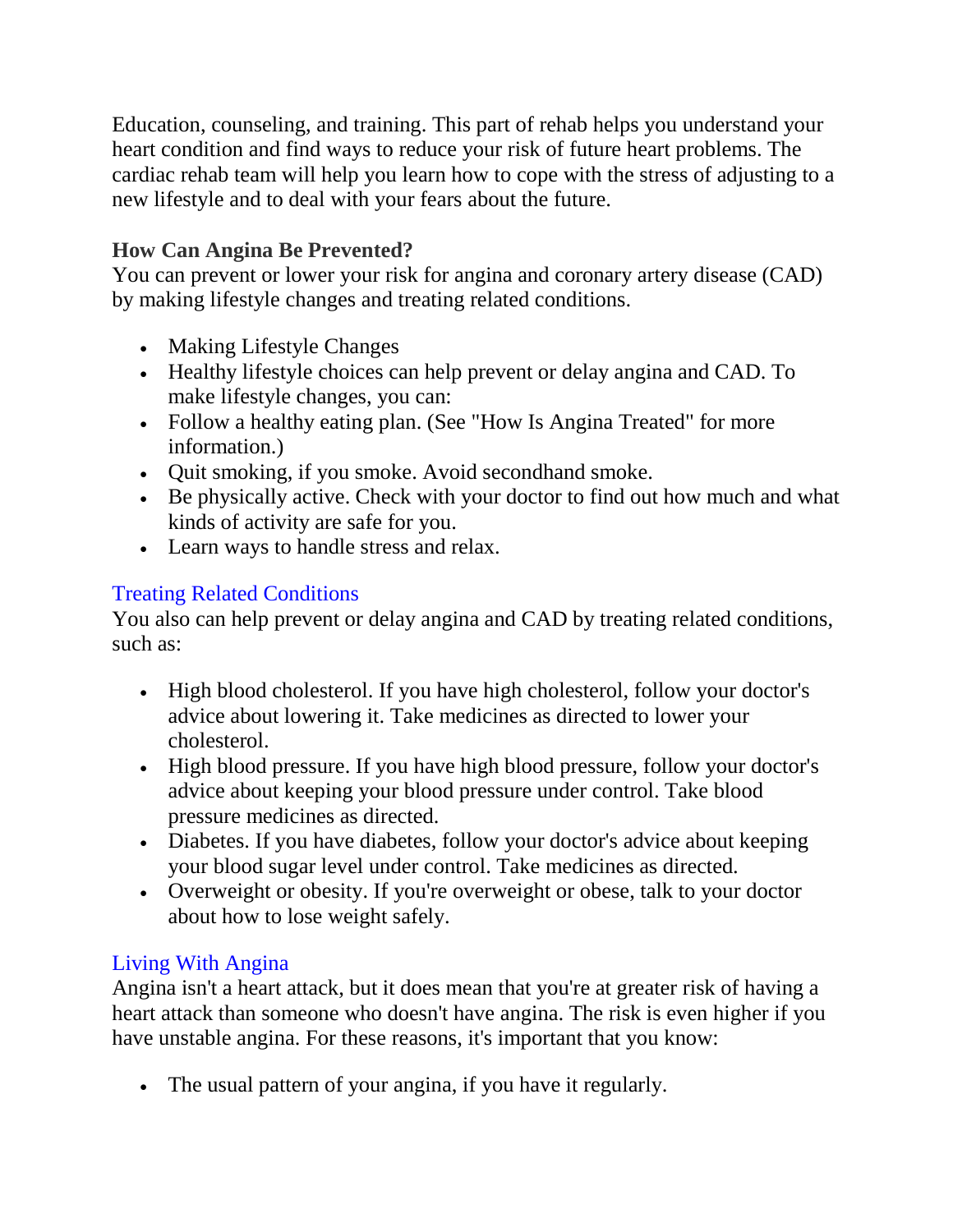- What medicines you take (keep a list) and how to take them. Make sure you're medicines are readily available.
- How to control your angina.
- The limits of your physical activity.
- How and when to seek medical attention.
- Know the Pattern of Your Angina

Stable angina usually occurs in a pattern. You should know:

- <sup>o</sup> What causes the pain to occur
- <sup>o</sup> What angina pain feels like
- <sup>o</sup> How long the pain usually lasts
- <sup>o</sup> Whether rest or medicine relieves the pain
- After several episodes, you will learn to recognize when you're having angina. It's important for you to notice if the pattern starts to change. Pattern changes may include angina that occurs more often, lasts longer, is more severe, occurs without exertion, or doesn't go away with rest or medicines. These changes may be a sign that your symptoms are getting worse or becoming unstable. You should seek medical help. Unstable angina suggests that you're at high risk for a heart attack very soon.

# Know Your Medicines

You should know what medicines you're taking, the purpose of each, how and when to take them, and possible side effects. It's very important that you know exactly when and how to take fast-acting nitroglycerin or other nitrates to relieve chest pain.

It's also important to know how to correctly store your angina medicines and when to replace them. Your doctor can advise you on this.

If you have side effects from your medicines, let your doctor know. You should never stop taking your medicines without your doctor's approval.

Talk to your doctor if you have any questions or concerns about taking your angina medicines. Tell him or her about any other medicines you might be taking. Some medicines can cause serious problems if they're taken with nitrates or other angina medicines.

# **Know How To Control Your Angina**

After several episodes, you will know the level of activity, stress, and other factors that can bring on your angina. By knowing this, you can take steps to prevent or lessen the severity of episodes.

Know what level of activity brings on your angina and try to stop and rest before chest pain starts. For example, if walking up a flight of stairs leads to chest pain, then stop halfway and rest before continuing.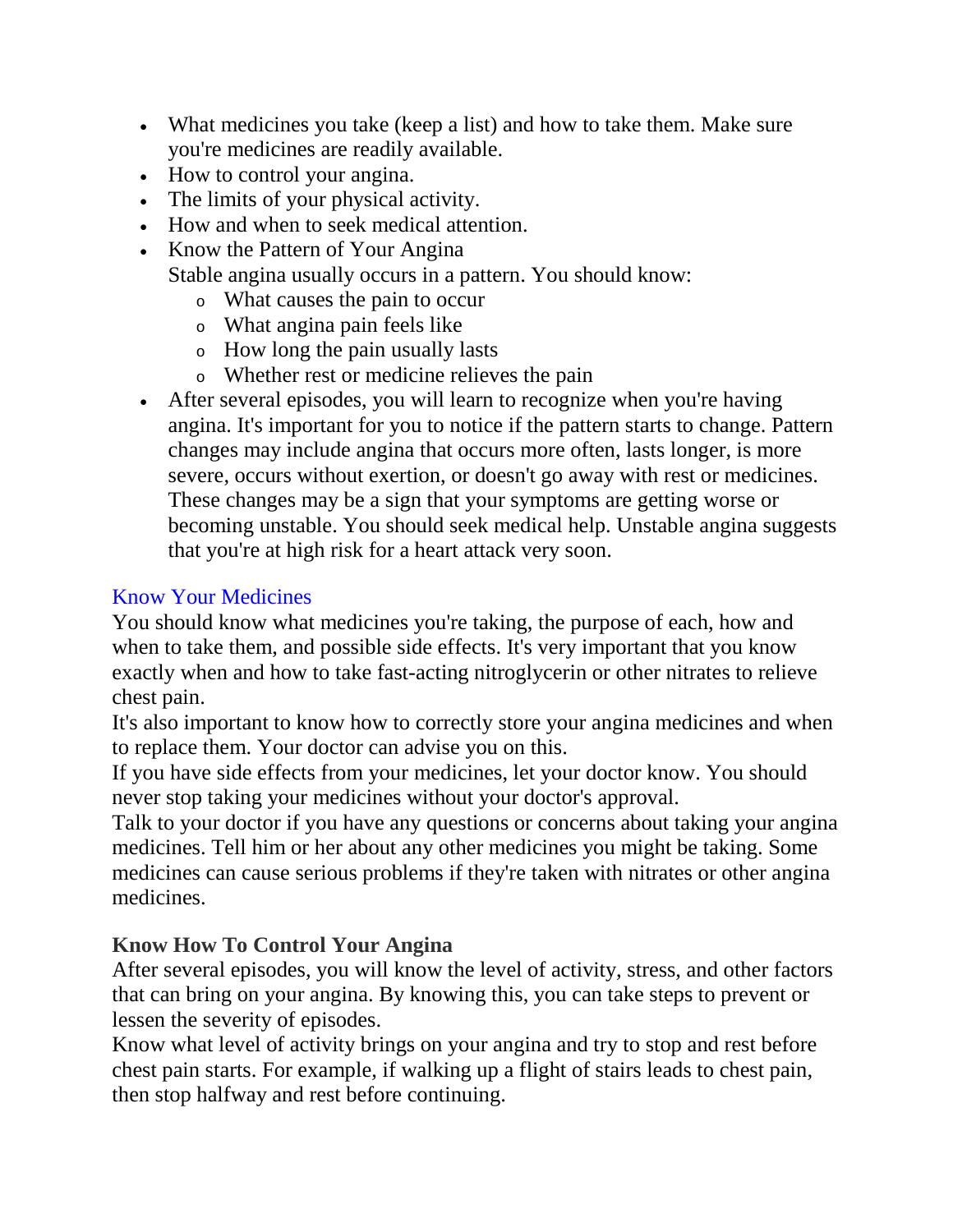When chest pain occurs during exertion, stop and rest or take your angina medicine. The pain should go away in a few minutes. If the pain doesn't go away or lasts longer than usual, call 9–1–1 for emergency care.

#### Emotional Stress

Anger, arguing, and worrying are examples of emotional stress that can bring on an angina episode. Try to avoid or limit situations that cause these emotions. Exercise and relaxation can help relieve stress. Alcohol and drug use play a part in causing stress and don't relieve it. If stress is a problem for you, talk with your doctor about getting help for it.

#### Eating Large Meals

If this leads to chest pain, eat smaller meals. Also, avoid eating rich foods.

## Know the Limits of Your Physical Activity

Most people with stable angina can continue their normal activities. This includes work, hobbies, and sexual relations. However, if you do very strenuous activities or have a stressful job, talk to your doctor.

## Know How and When To Seek Medical Attention

If you have angina, you're at a higher risk for a heart attack than someone who doesn't have angina. So it's very important that you and your family know how and when to seek medical attention.

Talk to your doctor about making an emergency action plan. The plan should include making sure you and your family members know:

- The signs and symptoms of a heart attack
- How to use aspirin and nitroglycerin when needed
- How to access emergency medical services in your community
- The location of the nearest hospital that offers 24-hour emergency heart care
- Be sure to discuss your emergency plan with your family members. Take action quickly if your chest pain becomes severe, lasts longer than a few minutes, or isn't relieved by rest or medicine.
- Sometimes, it may be difficult to tell the difference between unstable angina and a heart attack. Either way, it's an emergency situation, and you should call 9–1–1 right away.

#### **Key Points**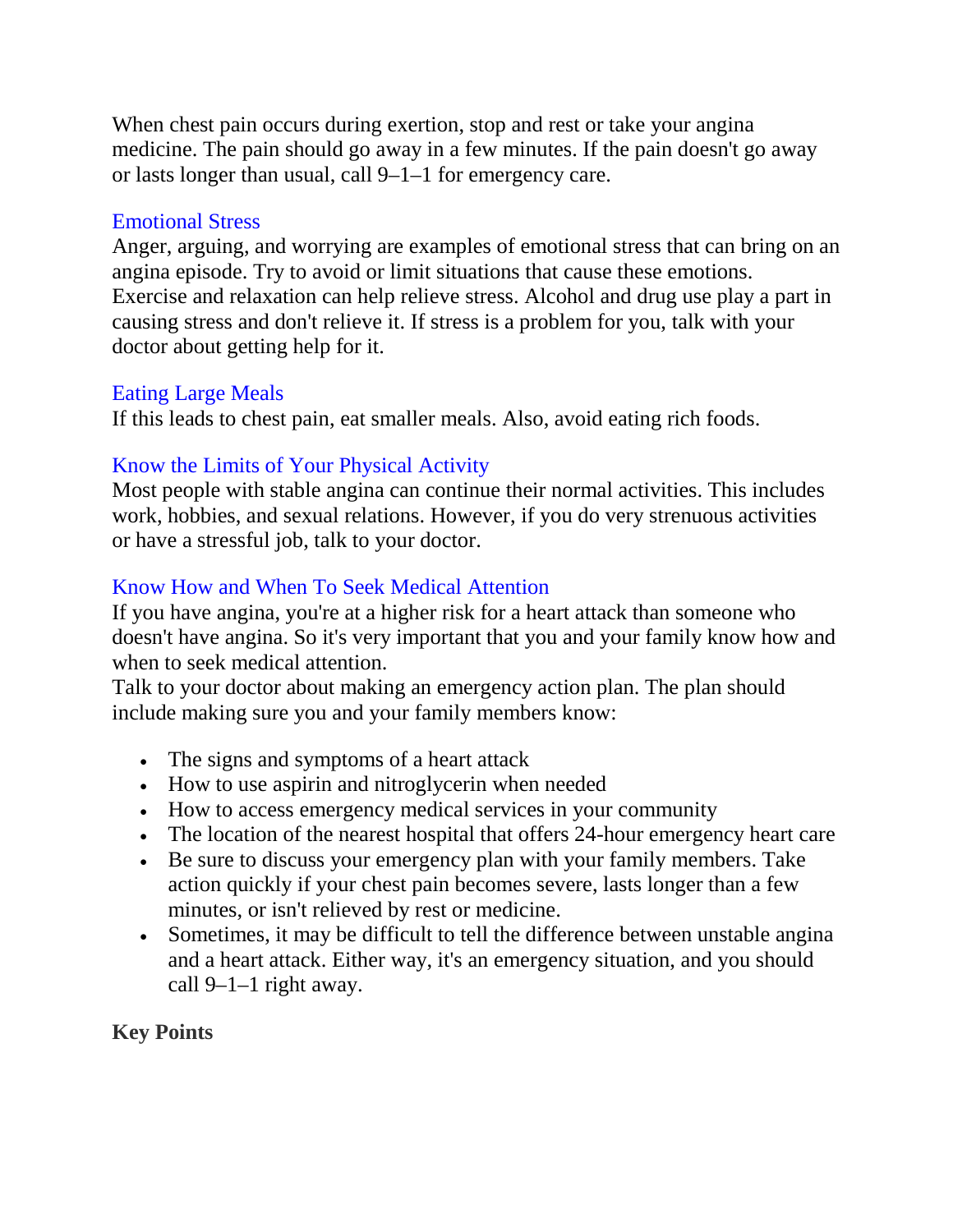- Angina is chest pain or discomfort that occurs when your heart muscle doesn't get enough oxygen-rich blood. Angina is the symptom of an underlying heart condition, usually coronary artery disease (CAD).
- CAD occurs when a fatty material called plaque builds up on the inner walls of the coronary arteries. Plaque causes the coronary arteries to become narrow and stiff. The flow of oxygen-rich blood to the heart muscle is reduced.

Angina may feel like pressure or a squeezing pain in your chest. The pain also may occur in your shoulders, arms, neck, jaw, or back.

- The most common types of angina are stable angina and unstable angina. A rare type of angina is called variant angina.
- Stable angina occurs when the heart is working harder than usual. Pain from stable angina goes away when you rest or take your angina medicine. Angina medicine, such as nitroglycerin, helps widen and relax the arteries so that more blood can flow to the heart.
- Unstable angina is a very dangerous condition and needs emergency treatment. Unstable angina is a sign that a heart attack may happen soon. Unstable angina can occur with or without physical exertion. It isn't relieved by rest or medicine.
- Variant angina is caused by a spasm (tightening) in a coronary artery. This narrowing of the artery slows or stops blood flow to the heart muscle. The pain may be severe. This type of angina is relieved by medicine.
- Nearly 7 million people in the United States have angina. It occurs equally in men and women.
- Because angina is usually a symptom of CAD, its risk factors are usually the same as those for CAD.
- Pain and discomfort are the main symptoms of angina. Nausea (feeling sick to your stomach), fatigue (tiredness), shortness of breath, sweating, lightheadedness, or weakness also may occur.
- If you have chest pain, your doctor will want to find out whether it's angina. To diagnose angina, your doctor will do a physical exam and ask about your symptoms, risk factors, and family history of heart disease. He or she also may order tests to confirm the diagnosis.
- Treatments for angina include lifestyle changes, medicines, medical procedures, and cardiac rehabilitation. Lifestyle changes include following a healthy eating plan, quitting smoking, being physically active, losing weight, and learning how to handle stress and relax.
- You can prevent or lower your risk for angina and CAD by making lifestyle changes and treating related conditions.

If you have angina, it's important to know the pattern of your angina, what